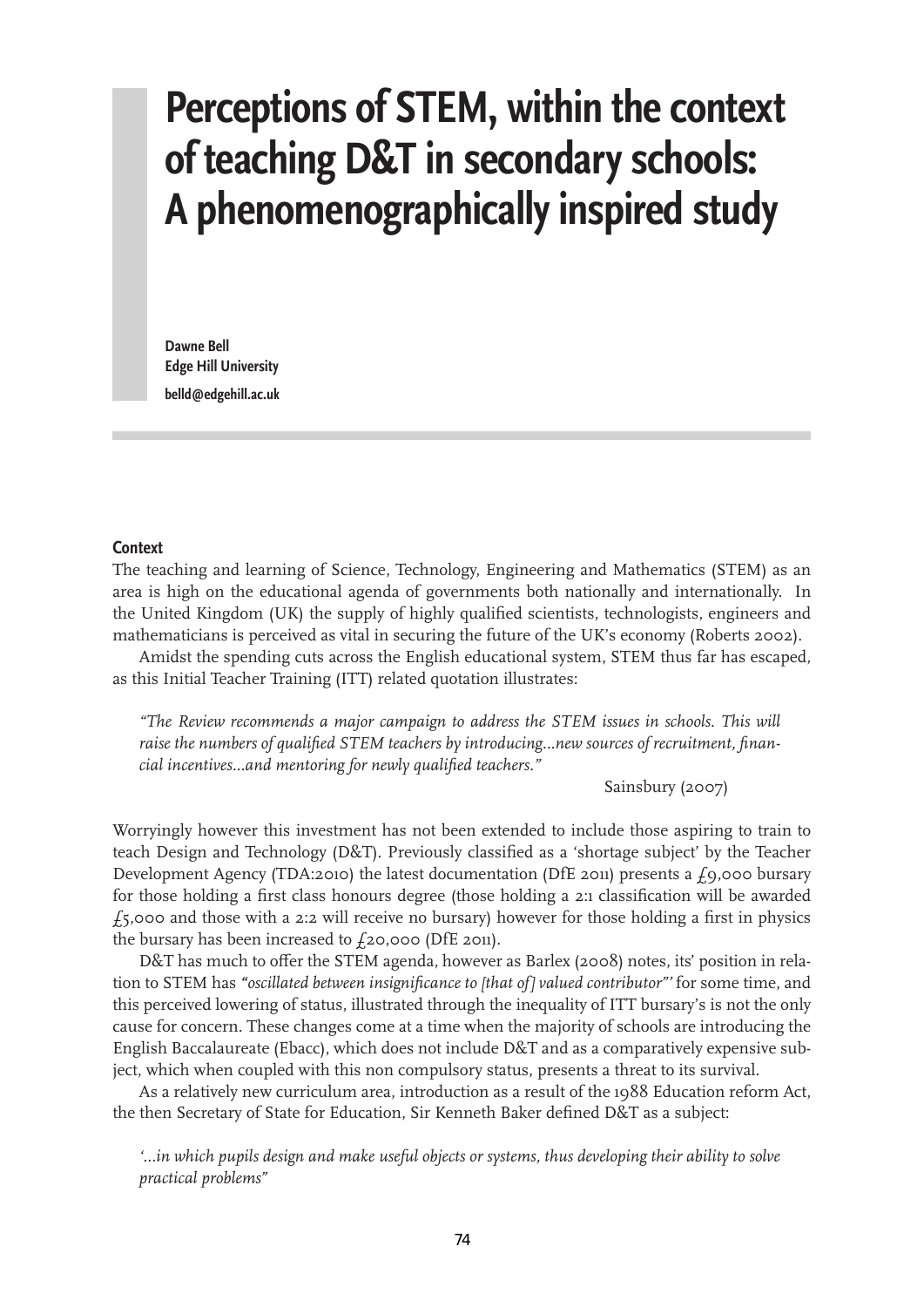Baker was clear in his remit, defining a context for how this new subject would operate and highlighting the preferred curriculum allegiances:

"*The working group should assume that pupils will draw on knowledge and skills from a range of subject areas, but always involving science or mathematics"* Department for Education and Schools, (DfES 1988)

When delivered effectively, D&T can help children better understand, through practical application, theoretical aspects of science and maths and it is upon these principles that the subject was first conceived. However the preoccupation with STEM has led some D&T teachers to express concern in relation to the potential loss of individual subject identity. This has created pockets of resistance, with some teachers reluctant to engage in the STEM agenda. This debate (Lewis et al, 2007, Barlex 2009; Pitt, 2009; Williams, 2011) about D&T's value and place within the curriculum provides the context for this study.

## **Methodology**

At the outset of this study, the intended methodological approach was phenomenography.

As an approach, phenomenography seeks to identify multiple perspectives held by a particular group in relation to the same phenomenon, with the purpose being to highlight variation in the collective and in doing so present alternative views rather than focussing upon the individual experience (Åkerlind 2005). According to Åkerlind (2005) phenomenography emerged from an empirical background, as opposed to a theoretical or philosophical one, and may be defined as the study of ways in which various phenomena are experienced, conceptualised and understood (Marton 1994). '*Reality is a human construct*' (Wellington 2000) which presents itself as an interpretivist epistemology, and from this perspective there is no single view of the world, a real (objective) world 'out there' and a subjective (mental representation) one 'in here' (Marton and Booth 1997) which leads to a non dualistic ontological approach (Marton 2000).

It is through this approach that I sought to explore the lived experiences of D&T teachers in relation to their understanding of STEM. When using phenomenography as a tool to identify different perceptionial understandings, as originally intended in this study, it is vital that the researcher understands that people may experience the same 'thing' in different ways because what we experience is our reality, whilst our 'natural attitude' is however to assume that our world view is the same as experienced by others (Fazey and Marton 2002).

Critisim of phenomenography as a research approach (Sandbergh 1997, Webb 1997) focuses upon the researcher's inability to set aside their own preconceived ideas as data is sorted, which is vital in avoiding bias in order to prevent the misrepresentation or distortion of findings.

In this study, as a beginning researcher, whilst the data has been gathered using phenomenographic strategies, analysis of the data has not been analysed as it should, in order to produce the qualities and outcomes expected for a phenomenographic study. This paper therefore presents findings, derived from the 'raw data', which are influenced by phenomenography.

#### **Ethics**

Research has been conducted in accordance with the ethical guidance described by British Educational Research Association (BERA 2011). Informed consent was obtained and assurance given with respect to confidentiality, anonymity, and the rights of withdrawal.

# **Sample**

In this study the sample size was nineteen  $(n=19)$ . In line with phenomenographical selection criteria, participants were selected to encompass as much demographic variation as possible, and as such met the following criteria;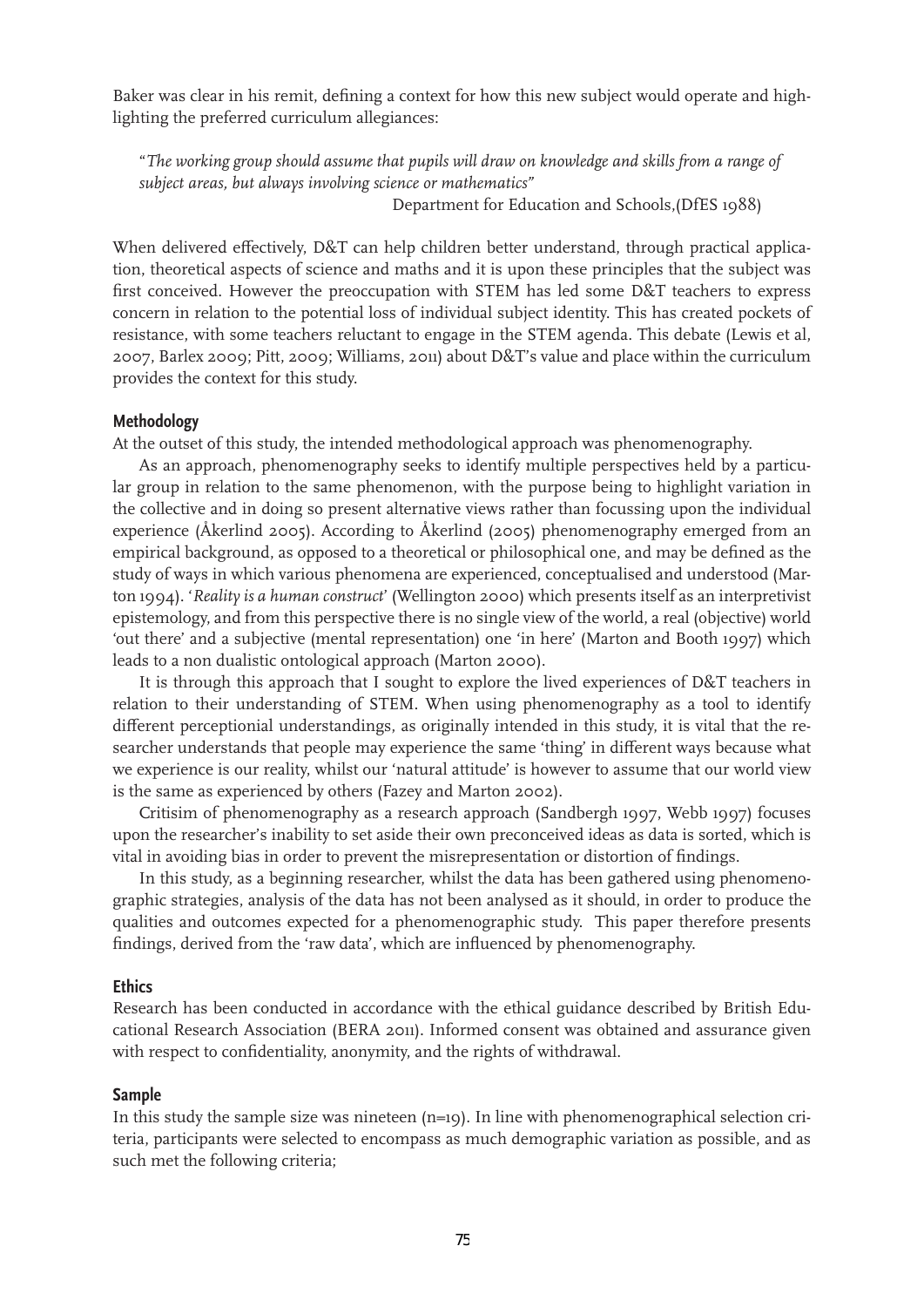- All held Qualified Teacher Status (QTS)
- All were employed in mainstream secondary education in England
- All were teaching D&T (National Curriculum)

In relation to D&T; participants held expertise in; catering, hospitality, food, child development, product design, resistant materials, electronics, systems and control, textiles (including art textiles and Textronics), graphics, engineering and motor vehicle maintenance.

Three participants taught only one area of D&T, whilst nine delivered four or more. Three taught areas considered to be 'outside' of the subject including; mathematics, science, Information Communication Technology (ICT), art, Personal Social and Health Education (PSHE), and Religious Education (RE). The group comprised of ten women and nine men. The cohort age ranged between twenty-eight and sixty-two years old. Years in service ranged from one to thirty-nine. All participants were working within their respective institutions on a full time basis and had spent between one and thirty-one years working within their current school.

With regard to Teaching and Learning Responsibility (TLR), management or other allowances held, one was second in department, four were heads of department and one was an assistant head teacher. A further four held allowances for pastoral positions, one was an Advanced Skills Teacher (AST), one was head of PHSE and another was the schools Special Education Needs Co-ordinator (SENCo). One was a STEM co-ordinator and two ran post school STEM clubs.

Geographically participants worked within six local authorities across the North West of England, with one teaching outside of England, but following the English National Curriculum. Six schools were designated as technology or engineering colleges, one was classified by Ofsted as being in '*special measures*' and another had been served with *'notice to improve'*.

#### **Research design**

Semi-structured interviews designed to gather 'the lived experiences of participants' were undertaken using phenomenographical procedures advocated by Kvale (1996) and Bowden and Green (2005). The same 'initial' question was posed, with supplemental questions asked if the natural flow of conversation began to cease. Participants were asked to talk about their favourite D&T project, and as the conversation developed participants were encouraged to articulate the skills, knowledge and understandings embedded within the project. In order to elicit rich, detailed descriptions further questions sought to ask '*why?*' rather than '*what?*' (Åkerlind 2005). Participants were encouraged to discuss how the project linked to areas of the curriculum and only as conversation closed was a question about STEM posed. Depending upon the interviewee's response this either brought the interview to a close or enabled its continuance.

Interviews lasted between forty-five and sixty-five minutes, were transcribed verbatim (Ashworth and Lucas 2000), which involved participants verification of their accounts to ensure that perceptions had been accurately captured, following which all interviews were anonymised.

#### **Analysis**

Phenomenographic analysis strategies vary, Walsh (1994) advocates whole transcript analysis, whereas Svennson and Theman (1983) and Prosser (1993) prefer to explore segments and smaller section analysis. The approach taken in this study sought to consider the transcripts as a whole. A simple coding system was used to illuminate similarities and highlight differences. An iterative, analytical approach was adopted, which involved checking and continually sorting and comparing data. This is a phenomenographic technique through which analysis continues until no new data emerges. The data is then treated as a single transcript, with different perceptions being used to produce "*conceptions from a pool of meanings*" Åkerlind (2005).

Analysis then attempted to focus upon the identification of the qualitative differences in variation, with the 'space' in-between each being derived from the variation of importance. It is through this process that conceptions are aligned not to individuals, but to the group, giving rise to the for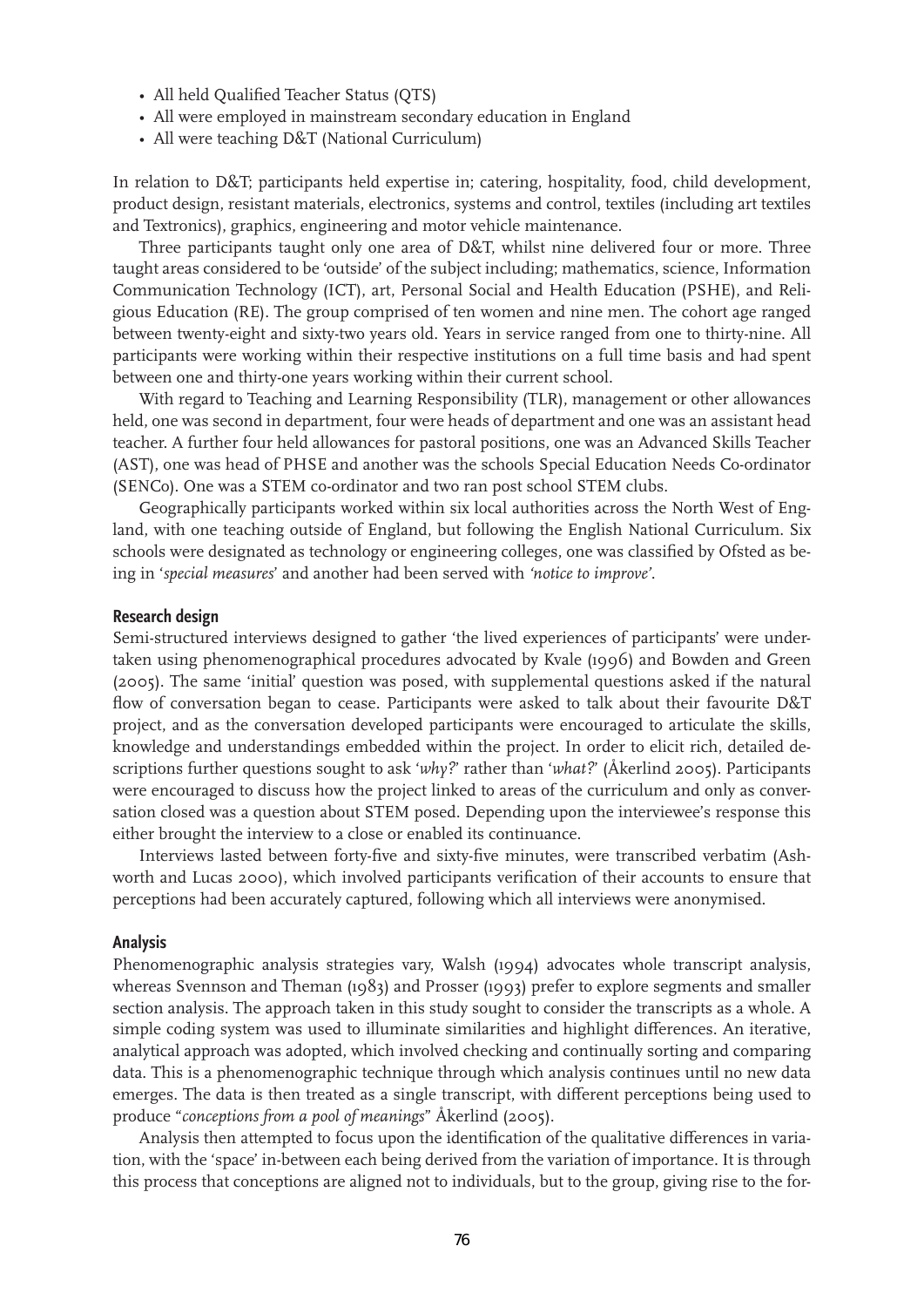mation of conceptions which can be organised to create a hierarchical set of understandings which are referred to as 'outcome spaces' or 'categories of description' (Marton 1994).

As a beginning researcher I applied the knowledge I had of phenomenography to generate the data set being considered and create a series of hierarchical outcome spaces. However, upon reflection, it is clear that having analysed the emergent data I have generated outcome spaces which in reality served to describe the participants understanding of the acronym 'STEM'. This is in contrast to that which I know to be the desired realisation of "outcome spaces" that reflect participant's lived experience (deep understanding) of the phenomena under consideration.

As shown below (fig.1.), initial attempts to analyse the data using phenomenographical techniques led to the creation of four hierarchically empirically grounded outcome spaces:

|              | <b>Outcome Space</b>                                                                                                                                         |
|--------------|--------------------------------------------------------------------------------------------------------------------------------------------------------------|
|              | Demonstrates no awareness of STEM                                                                                                                            |
| $\mathbf{2}$ | Demonstrates an awareness of STEM;<br>Maybe able to define the acronym, but is unable to link STEM to the work they undertake.                               |
| 3            | Demonstrates an understanding of STEM;<br>Able to define STEM, and illustrates through examples how STEM can be delivered and links to<br>their own teaching |
| 4            | Fully aware;<br>Demonstrates a deep level of knowledge and understanding, is able to articulate citing fully and<br>in-depth examples easily and confidently |

Fig.1. – Initial outcome spaces derived from iterative DATA analysis.

However as the table illustrates (Fig.1.), the spaces are descriptive, illustrating only the participants ability to define STEM. Despite being driven by methods suitable to a phenomenographic methodology I have not been able to derive an outcome that strictly adheres to the principles of phenomenography. However, following analysis, the results I have arrived at have given rise to several findings which are of significance.

# **Raw Data; Presentation, Analysis and Discussion**

Within the research sample, seven (7/19) participants held a food related background. During data collection two participants (2/19) described projects which integrated a significant number tasks which would be considered to be 'STEM' as this quotation illustrates;

*"We teach a project on multi-cultural foods. Pupils are taught about cereals, cooking skills, presentation and packaging... it links to RE, PSHE and literacy... what? Does it link to STEM? No I don't think so ... I don't know what that is sorry"* 

However both participants, whilst delivering exceptional lessons that clearly contribute to the STEM agenda, had no awareness of STEM, and consequently were therefore unaware that they are doing so. Of the participants (7/19) who described food related projects (all of which demonstrated clear links to STEM) two  $(2/7)$  had no awareness, three  $(3/7)$  demonstrated a limited awareness, and two (2/7) expressed confidently links in relation to the agenda they were effectively contributing to. Whilst it is some time ago (in England) that this area became known as Food Technology, much to the frustration of many, it is not uncommon to find previous titles, 'domestic science' and 'home economics' still in common use. This in itself creates an interesting paradox, as aspects of both previous titles make specific reference to STEM.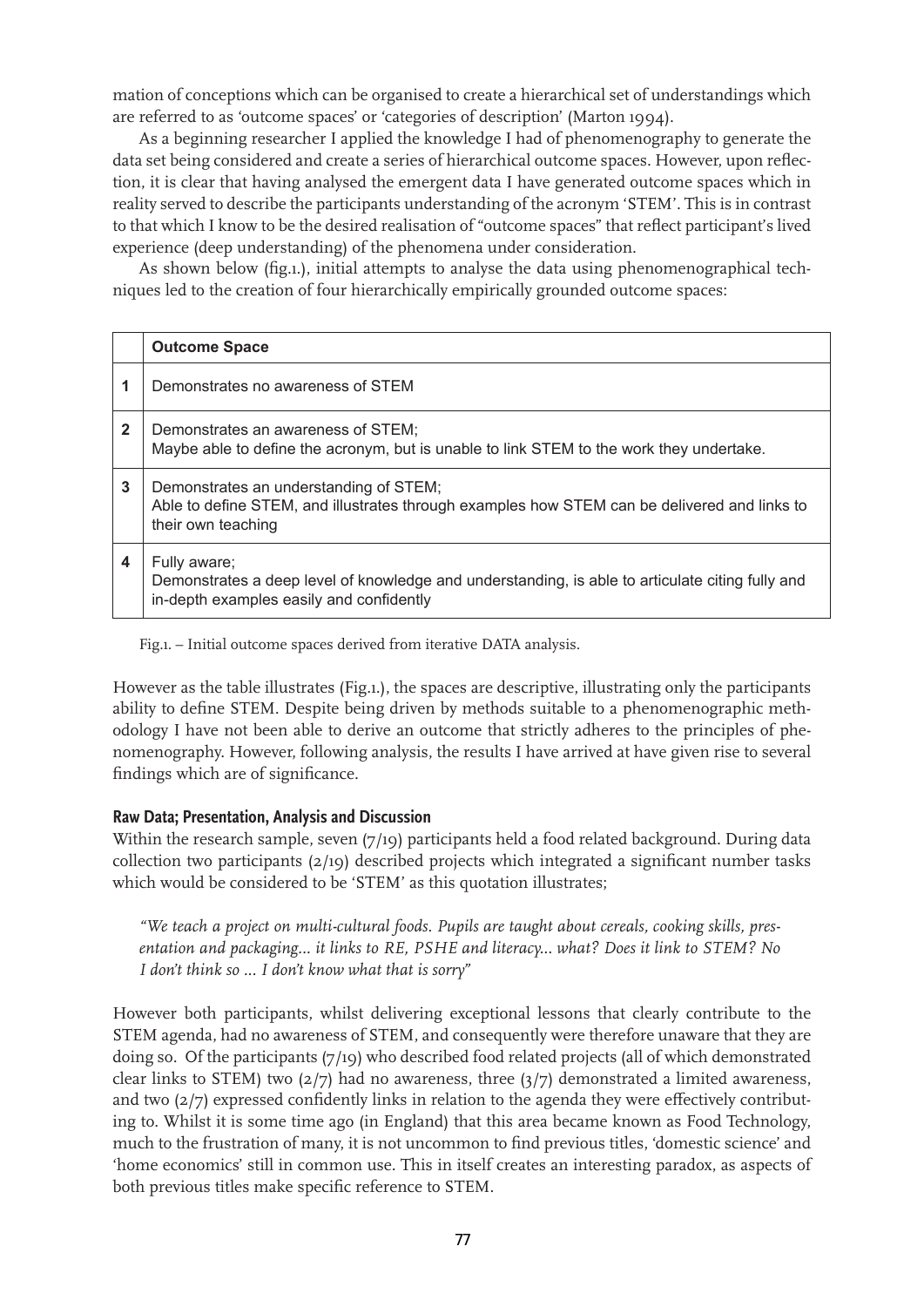Seven participants (7/19) were able to demonstrate an awareness of STEM, but were not able to accurately define the acronym. Their language demonstrated a knowledge deficit in relation to an in-depth understanding, and they were not always fully aware that they were delivering aspects of STEM within their own practice.

The majority of teachers however (12/19) were easily and accurately able to define STEM. Their responses articulated how almost any task taught within design and technology can address aspects of STEM, however during analysis it became clear that whilst knowledge was not an issue, the participant's personal opinion of STEM and its place within the D&T curriculum was. In this study advocates sought to promote STEM which was in direct contrast to those 'opposing' STEM, who perceive the development of the agenda as being detrimental to D&T:

*"Yes it links to STEM but no I don't make that explicit to the children....in my opinion D&T shouldn't be used as a vehicle for science and maths to realise their own curriculum"* 

A further finding was the perception, cited by a significant number of participants (10/19) in relation to the difficulties they frequently faced in their attempts to deliver STEM. From the research group only one participant had a specific period of allocated time during their teaching day to deliver STEM. Where STEM was cultured in other settings, this was developed within the teachers own time with delivery taking place 'after school'. Lack of support or engagement from staff in STEM related subjects / departments and working in isolation were cited as barriers to effective delivery. In contrast some participants cited feelings of exclusion from the funding and organisational arrangements within their own institutions.

### **Conclusion**

Whilst not phenomenographical as originally intended, this study brings to the fore several issues;

As findings from this study indicate, a number of participants express concern about STEM seeing it as a threat which could consume D&T as a subject within its own right. The latent 'power' of the teacher's personal perspective and their potential to either impact or sabotage the successfully embedment of STEM should not be underestimated.

Despite the argument for 'dispositions' (Hardy et al, 2008), currently within the English education system, STEM is not delivered as a single curriculum area. Frequently it is addressed through individual subject disciplines and STEM interrelated initiatives, such as science and engineering clubs (Mannion and Coldwell, 2008).

Findings presented here would suggest that in reality, despite the best efforts of those who have been tasked with implementing the STEM agenda in schools, as aspects of the STEM cohesion programme final report echo (DFE 2011), dissemination and equality of access in relation to STEM in schools is not as effective as it perhaps could be. There are a number of teachers (of D&T) who are unaware that they are delivering STEM, or who are unsure of the contributions that they can and do make.

Furthermore findings highlight tensions in relation to the actual delivery of STEM. With some (teachers of D&T) being unsure if it is within their remit and responsibility to engage, whilst others (with a desire to be involved) cite barriers which excluded them from doing so. Where participants believe themselves to be engaged in the delivery of STEM, the majority reported that they were doing so within their own time (after school) and / or in isolation of other STEM subject related colleagues.

It is intended that the data yielded from the interviews will be reanalysed using phenomenographical methods to produce outcome spaces which reflect 'the lived experiences of design and technology teachers' as this methodological approach originally intended in addition to the findings already arrived at through previous analysis of the data (Fig.1).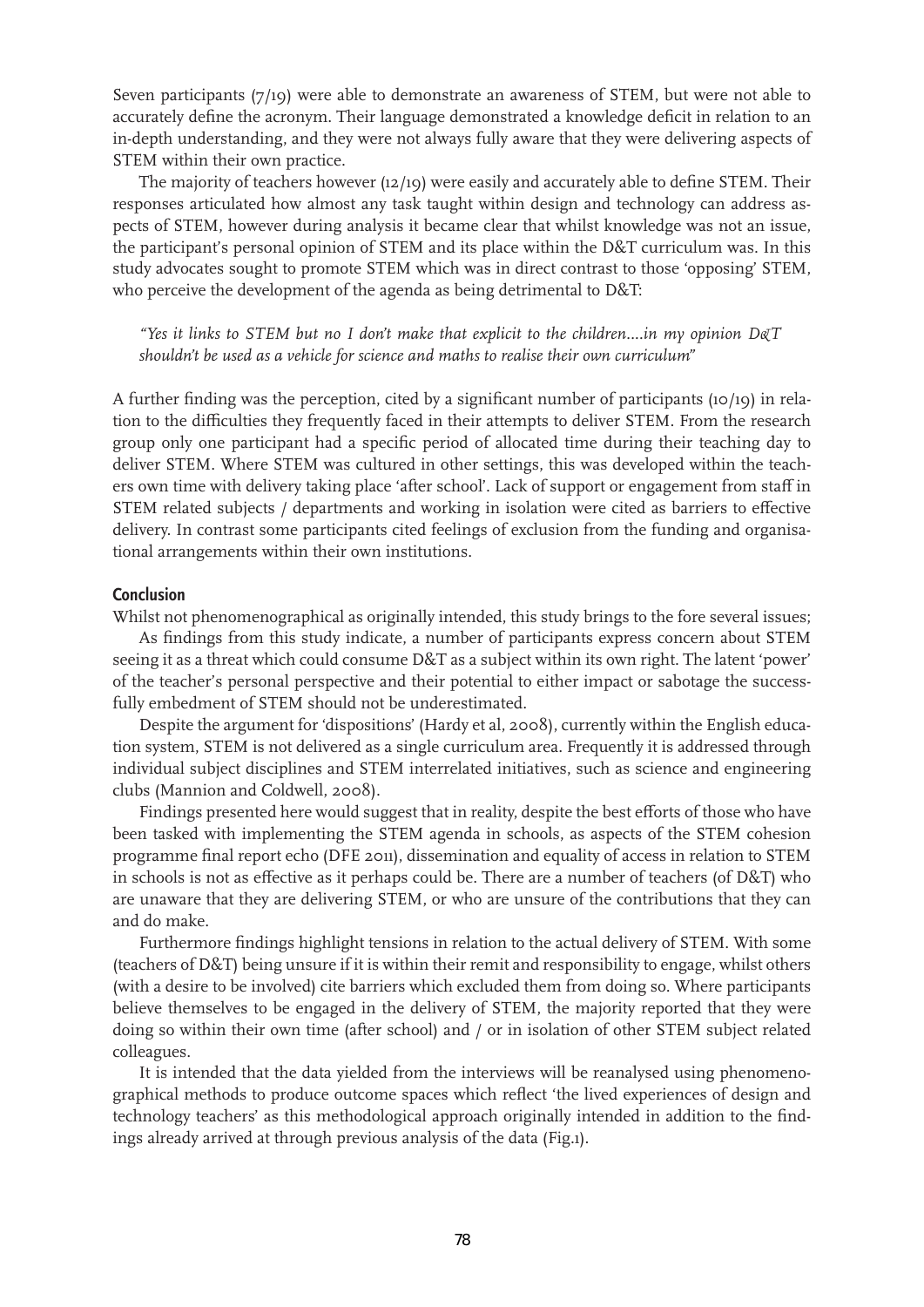# **References**

Åkerlind, G.S. (2005). *Variation and commonality in phenomenographic research methods*, Higher Education Research and Development, Vol. 24, pp. 321-334.

Ashworth, P. and Lucas, U. (2000). *Achieving empathy and engagement; A practical approach to the + design, conduct and reporting of phenomenographic research,* Studies in Higher Education, Taylor Francis, Vol 25:3, 295-308.

Barlex, D. (2008). *STEM - can we still be cheerful?* DATA news February 2008, DATA:Wellesbourne.

Barlex, D. (2009). *The STEM Programme in England – help or hindrance for design & technology education?* PATT22 Conference, Delft, Netherlands, Available at: http://www. iteaconnect.org/Conference/PATT/PATT22/Barlex.pdf

BERA (2011). *Ethical Guidelines for Educational Research*, Available at: http://www.bera. ac.uk/publications/ethical-guidelines

Bowden, J. and Green, P. (eds) (2005). *Doing Developmental Phenomenography,* RMIT University Press, Melbourne.

Walsh. E. (1994). *Phenomenographic analysis of interview transcripts,* In Bowden, J. and Walsh, E. (eds) *Phenomenographic research; variations in method (p17-30)* The Warburton Symposium, Melbourne, The Royal Melbourne Institute of Technology.

DFE (Department for Education) (2010). *The Importance of Teaching,* Available from: https://www.education.gov.uk/publications/standard/publicationdetail/page1/CM%20 7980

DFE (Department for Education) (2011). *Training our next Generation of Outstanding Teachers,* Available from: http://www.education.gov.uk/schools/careers/ traininganddevelopment/a0078019/training-outstanding-teachers.

DFE (Department for Education) (2011). The STEM cohesion programme: Final report, Available at: https://www.education.gov.uk/publications/eOrderingDownload/DFE-RR147. pdf

DES (Department for Education and Skills) (1988). Terms of reference of the Design and Technology Working Group National.

Fazey, J.A. and Marton, F. (2002). *Understanding the Space of Experiential Variation,* Active Learning in Higher Education 3; 234, Available from: http://alh.sagepub.com/cgi/content/ abstract/3/3/234,

Hardy, G. Howes, A. Spendlove, D. and Wake, G. (2008). *Opportunities to confront and cross subject boundaries: Trainee teachers' perceptions of the differences and interrelationships between STEM subjects,* Paper presented at the British Educational Research Association Annual Conference, Heriot-Watt University, Edinburgh.

Kvale, S. (1996). *Interviews: An introduction to Qualitative research Interviewing*, Sage Publications,Thousand Oaks, California.

Lewis, T. Barlex, D. Chapman C. and Christer, K. (2007). *Investigating interaction between science and D&T (D&T) in the secondary school – a case study approach*, Research in Science and Technology Education, 25, 1, 37-58 Routledge, UK.

Mannion, K. and Coldwell, M. (2008). After-school Science and Engineering Clubs Evaluation: Final Report, Available from: https://www.education.gov.uk/publications/ standard/publicationdetail/page1/DCSF-RW071